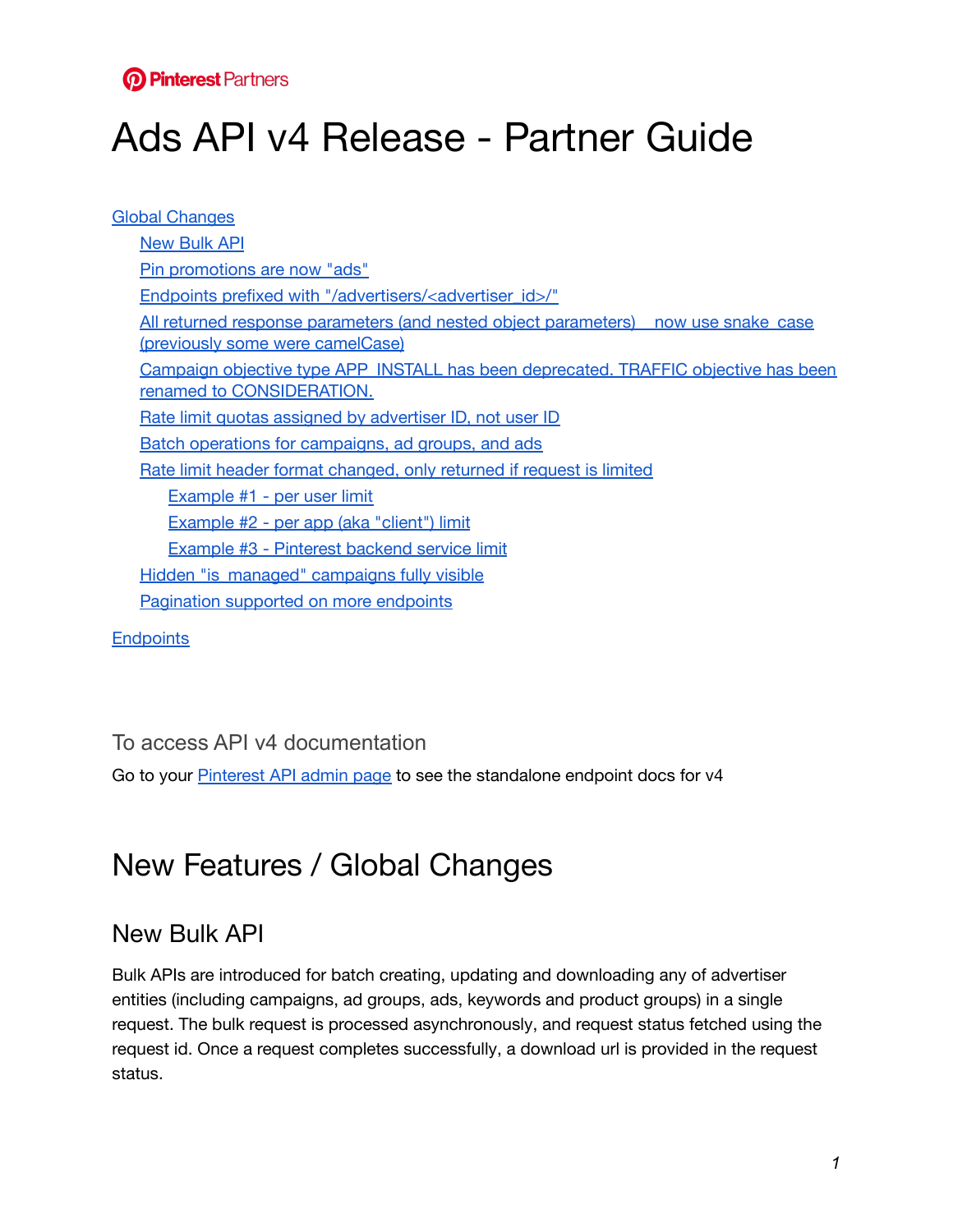Ex: POST /ads/v4/advertisers/<advertiser\_id>/bulk\_upsert/ (bulk create/update entities endpoint, new feature in v4)

Ex: POST /ads/v4/advertisers/<advertiser\_id>/bulk\_get/ (bulk get entities endpoint)

Ex: GET /ads/v4/advertisers/<advertiser\_id>/bulk/<request\_id> (get bulk request status endpoint)

## <span id="page-1-0"></span>Pin promotions are now "ads"

As part of a larger consistency and clarity change throughout our products - everywhere we used the term "pin\_promotion/pin\_promotions" we now use "ad/ads".

Ex: GET /ads/v4/advertisers/<advertiser\_id>/ads/<ad\_id>/ (get a single ad endpoint)

NOTE during the v4 Alpha launch: some places in our documentation still refer to "promoted pins" or "pin promotions" - we're working on updating all these references to be "ad"/"ads"

#### <span id="page-1-1"></span>Endpoints prefixed with "/advertisers/<advertiser\_id>/"

Endpoints that deal with the advertiser object or any child objects (campaigns, tags, etc) will now be prefixed with "/advertisers/<advertiser\_id>/" to better clarify this relationship. Requiring that the advertiser ID be passed in the URI will also help minimize confusion when managing multiple advertiser accounts and allow us to assign rate limits differently (see "Ratelimit quotas assigned by advertiser ID…" below).

Ex: GET /ads/v4/advertisers/<advertiser\_id>/campaigns/<campaign\_id>/ (get a single campaign endpoint)

## <span id="page-1-2"></span>All returned response parameters (and nested object parameters) now use snake\_case (previously some were camelCase)

All the object type fields now will have snake case attributions.

Ex: For ad groups, You may get optimization\_goal\_metadata.conversionTagV3GoalMetadata in v3 but this will be optimization goal metadata.conversion tag v3 goal metadata in v4.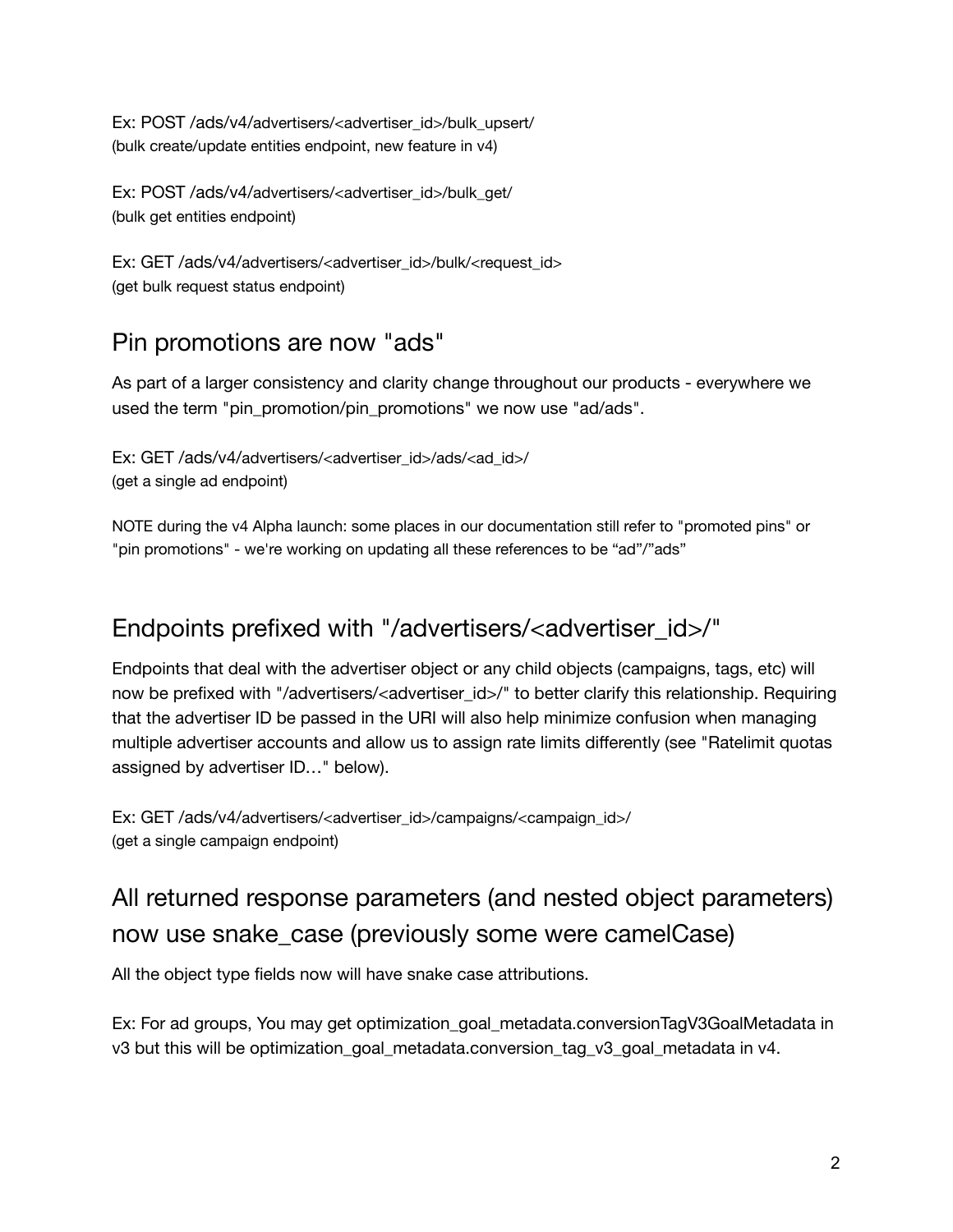## <span id="page-2-0"></span>Campaign objective type APP INSTALL has been deprecated. TRAFFIC objective has been renamed to CONSIDERATION.

Please note these changes have not been fully updated in the documentation. We are working on publishing the fix soon.

## <span id="page-2-1"></span>Rate limit quotas assigned by advertiser ID, not user ID

Rate limiting quotas for Ads API v4 are measured against the relevant advertiser ID in each request, not the user ID associated with the access token used on the request. This should result in an overall increase in rate limiting quotas for your apps/end users.

In v3 - a user might have access to three different advertiser IDs, their quota of 400 write requests would need to be split across all three.

In v4 - the same user would now have three separate quotas of 400 write requests (one for each advertiser ID).

#### <span id="page-2-2"></span>Batch operations for campaigns, ad groups, and ads

You can now use the same URI with different http methods to do batch get, create, and update operations.

Ex:

```
GET /advertisers/<advertiser_id>/campaigns/ -> Batch get campaigns
POST /advertisers/<advertiser_id>/campaigns/ -> Batch create campaigns
PUT /advertisers/<advertiser_id>/campaigns/ -> Batch update campaigns
```
For batch get operations - you will be able to optionally filter by a list of arbitrary entity IDs, or parent entity IDs (among other things).

For batch create and update operations - you must use the "content-type": "application/json" header and pass an array of objects.

Ex: POST /advertisers/{advertiser\_id}/campaigns/

 $\lceil$  $\{$ "advertiser\_id": 549755885175, "name": "ACME Tools Campaign #1",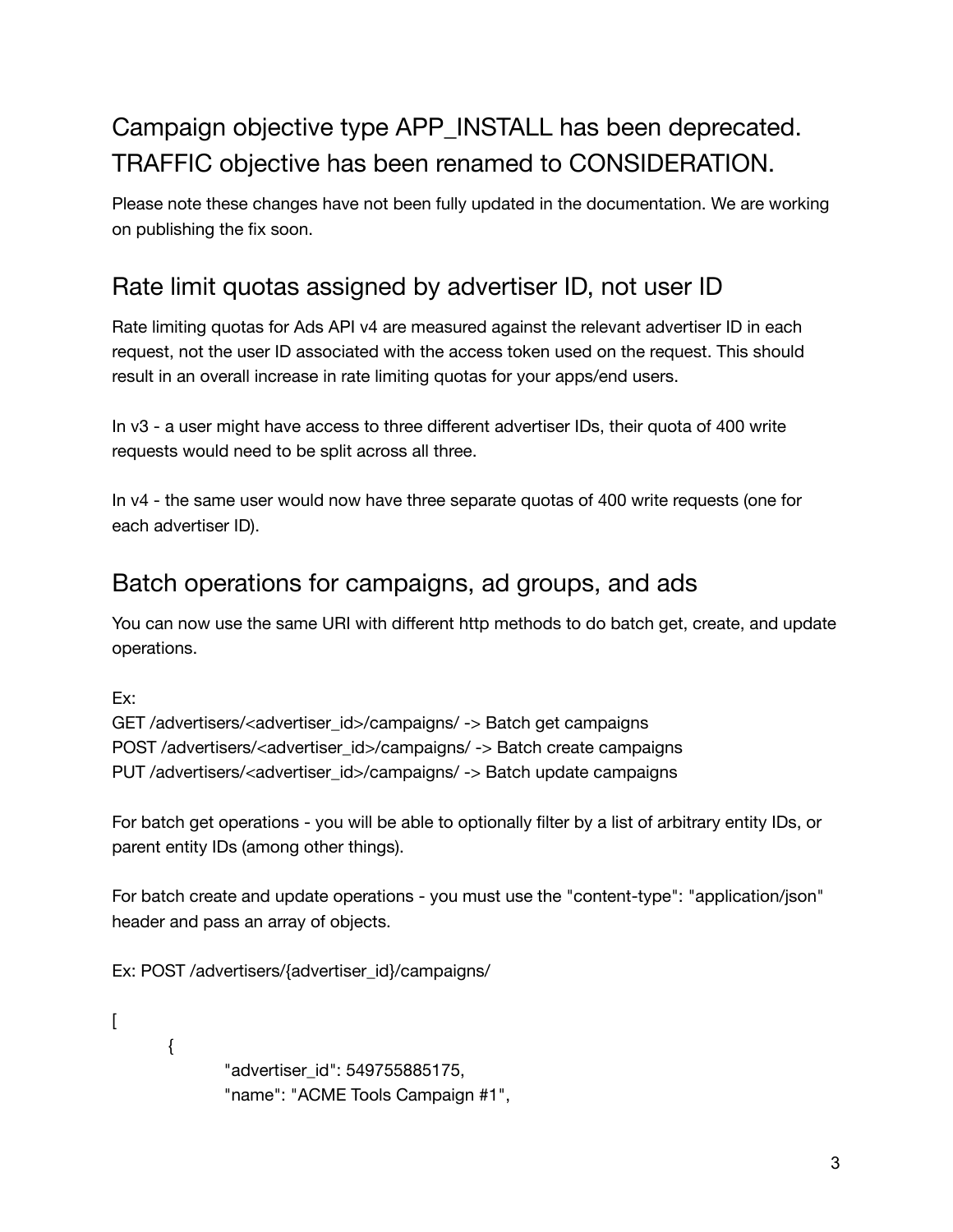```
"status": "ACTIVE",
       "lifetime_spend_cap": 1432744744,
       "daily spend cap": 1432744744,
       ○ "order_line_id": 549755885175,
       "tracking_urls": {},
       "mobile_measurement_partner": "APPSFLYER",
       "measurement_partner_campaign_id": "549755885175",
       "objective_type": "AWARENESS"
● },
\{"advertiser_id": 549755885175,
       "name": "ACME Tools Campaign #2",
       "status": "ACTIVE",
       "lifetime_spend_cap": 1432744744,
       "daily_spend_cap": 1432744744,
       ○ "order_line_id": 549755885175,
       "tracking_urls": \{\},\"mobile_measurement_partner": "APPSFLYER",
       "measurement partner campaign id": "549755885175",
       "objective_type": "AWARENESS"
\}
```

```
]
```
## <span id="page-3-0"></span>Rate limit header format changed, only returned if request is limited

We now only return rate limit headers when your request is limited. The format of the rate limit headers has also been updated to align with the **IETF [RateLimit](https://github.com/ietf-wg-httpapi/ratelimit-headers) headers draft spec**.

In v3 - the following headers were returned on every request:

x-userendpoint-ratelimit-limit x-userendpoint-ratelimit-remaining x-userendpoint-ratelimit-reset-seconds

In v4 - the following headers will ONLY be returned when the request has been limited.

**RateLimit-Limit** - provides information about the limit that has been reached including the quota and time window that apply

**RateLimit-Remaining** - will be 0, indicating there is no more quota to expend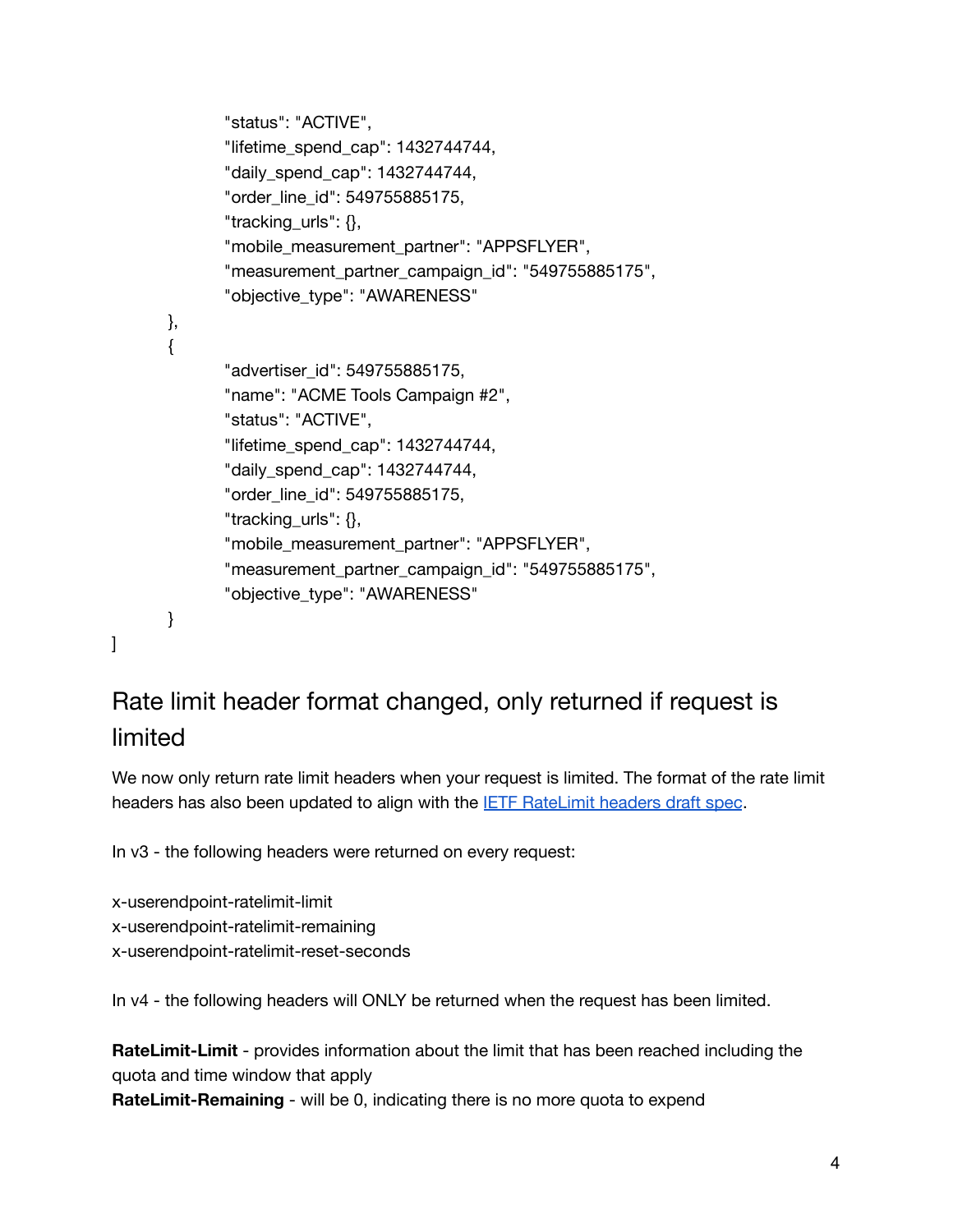**Retry-After** - minimum time (in seconds) before you should attempt to make another request, but not a guarantee that your request will be successful after this time

<span id="page-4-0"></span>Example #1 - per user limit

A per user or advertiser limit has been reached (but your app overall can continue to make requests).

RateLimit-Limit: 30, 30;w=60 RateLimit-Remaining: 0 Retry-After: 30

The limit quota here is defined as "30;w=60" or "30 requests per 60 seconds". The reset field indicates there are 30 seconds left in the window that this limit was triggered.

#### <span id="page-4-1"></span>Example #2 - per app (aka "client") limit

A per app limit has been reached (but the specific user you are making requests for is not being limited).

RateLimit-Limit: 1000, 1000;w=60 RateLimit-Remaining: 0 Retry-After: 30

The limit quota here is defined as "1000;w=60" or "1000 requests per 60 seconds". The reset field indicates there are 30 seconds left in the window that this limit was triggered.

#### <span id="page-4-2"></span>Example #3 - Pinterest backend service limit

In the case of downstream capacity/availability issues with our internal systems - we may apply a generic limit that isn't necessarily related to your app's or users' behavior.

RateLimit-Limit: 0, 0 RateLimit-Remaining: 0 Retry-After: 2

Reminder: the `Retry-After` value here is the minimum time your client should wait before making another request, but not a guarantee that your request will be successful.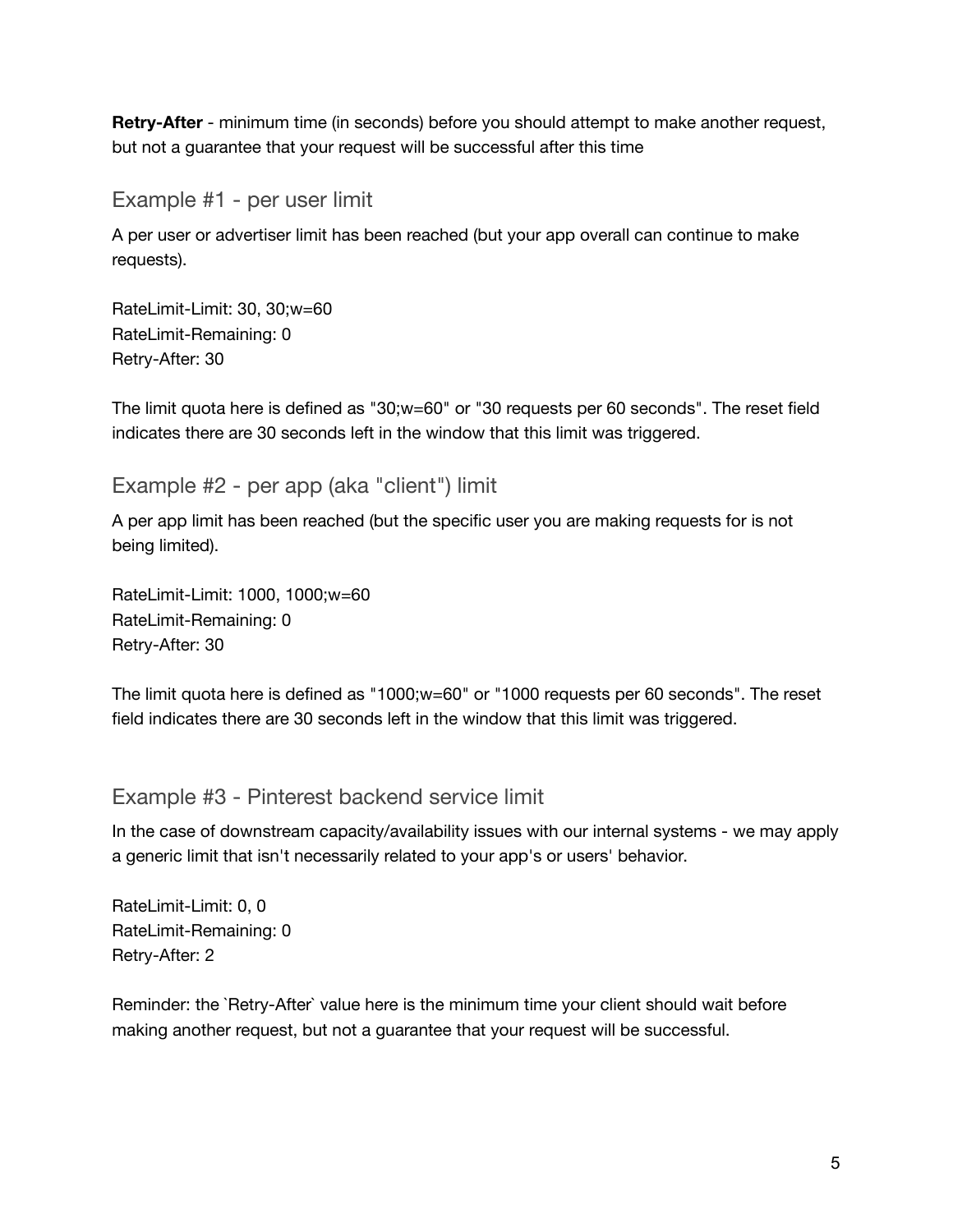## <span id="page-5-0"></span>Hidden "is\_managed" campaigns fully visible

Previously, campaigns with the "is\_managed" field set to "true" would be hidden and not included in certain endpoint results. The is\_managed field was a remnant of a Pinterest Ads Manager functionality that allowed Advertiser and account teams to hide the campaign from being exposed to API partners. We found it was often not used correctly and created too much confusion. In v4 we have removed this field and we no longer hide or filter these campaigns.

#### <span id="page-5-1"></span>Pagination supported on more endpoints

Standard pagination functionality (with a default page size of 25 records) is now supported on more endpoints, including: product groups, reporting, and tag management endpoints. You'll be able to find details of each specific endpoint that now uses pagination below.

# <span id="page-5-2"></span>**Endpoints**

The following is a full list of ads/v3 endpoints and their equivalence in the new ads/v4. Note: This is a full list of ads/v3 endpoints, and you will not have access to some of the endpoints.

In v4 we are using brackets  $\{\}$  to indicate path variables (instead of  $\langle \rangle$ ).

| v3 endpoint                                          | v4 endpoint                                              |
|------------------------------------------------------|----------------------------------------------------------|
| <b>AD GROUP</b>                                      | <b>AD GROUP</b>                                          |
| GET ad_groups/ <ad_group>/</ad_group>                | GET advertisers/{advertiser_id}/ad_groups/{ad_group_id}/ |
| GET ad_groups/ <ad_group>/pin_promotions/</ad_group> | GET advertisers/{advertiser_id}/ad_groups/               |
| GET ad_groups/ <ad_group>/keywords/</ad_group>       | GET advertisers/{advertiser_id}/keywords/                |
| GET ad_groups/                                       | GET advertisers/{advertiser_id}/ad_groups/               |
| POST ad_groups/                                      | POST advertisers/{advertiser_id}/ad_groups/              |
| PUT ad_groups/                                       | PATCH advertisers/{advertiser_id}/ad_groups/             |
|                                                      |                                                          |
| <b>ADVERTISER</b>                                    | <b>AD GROUP</b>                                          |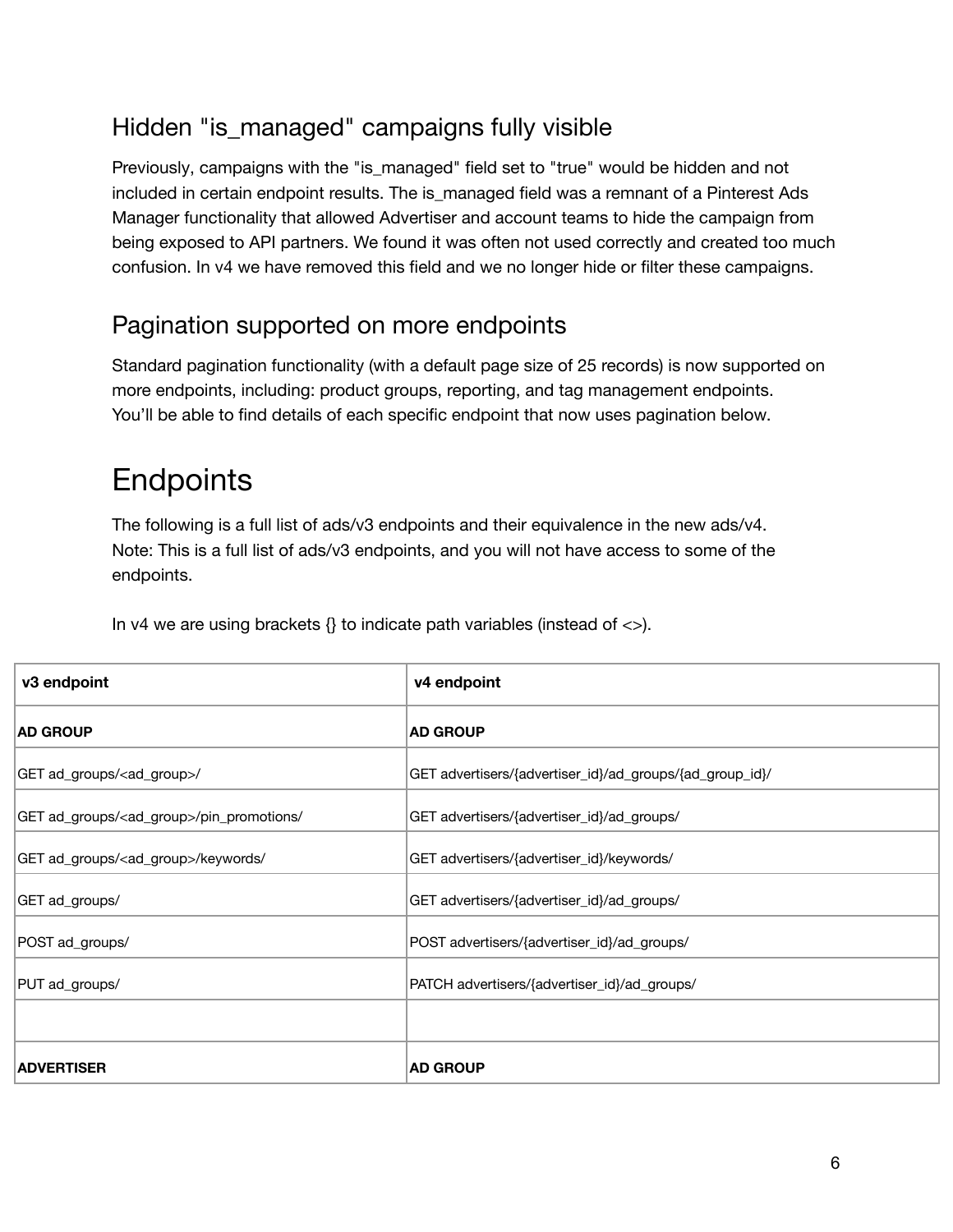| GET advertisers/ <advertiser>/</advertiser>                                          | GET advertisers/{advertiser_id}/                                                                 |
|--------------------------------------------------------------------------------------|--------------------------------------------------------------------------------------------------|
| GET advertisers/ <advertiser>/campaigns/</advertiser>                                | GET advertisers/{advertiser_id}/campaigns/                                                       |
| GET advertisers/ <advertiser>/campaigns_summary/</advertiser>                        | deprecated                                                                                       |
| GET advertisers/me/                                                                  | GET advertisers/                                                                                 |
| GET advertisers/ <advertiser>/keywords/</advertiser>                                 | GET advertisers/{advertiser_id}/keywords/                                                        |
| GET advertisers/                                                                     | GET advertisers/                                                                                 |
| GET advertisers/ <advertiser>/entity_ids</advertiser>                                | POST advertisers/{advertiser_id}/bulk_get/<br>GET advertisers/{advertiser_id}/bulk/{request_id}/ |
|                                                                                      |                                                                                                  |
| <b>ANALYTICS</b>                                                                     | <b>ANALYTICS</b>                                                                                 |
| GET ad_groups/ <ad_group>/delivery_metrics/</ad_group>                               | GET advertisers/{advertiser_id}/ad_groups/delivery_metrics/                                      |
| GET ad_groups/ <ad_group>/per_targeting_delivery_metrics/</ad_group>                 | GET advertisers/{advertiser_id}/ad_groups/targeting_delivery_metrics/                            |
| GET advertisers/ <advertiser>/delivery_metrics/</advertiser>                         | GET advertisers/{advertiser_id}/delivery_metrics/                                                |
| GET campaigns/ <campaign>/delivery_metrics/</campaign>                               | GET advertisers/{advertiser_id}/campaigns/delivery_metrics/                                      |
| GET campaigns/ <campaign>/keyword_delivery_metrics/</campaign>                       | deprecated                                                                                       |
| POST reports/async/ <advertiser>/delivery_metrics/</advertiser>                      | POST advertisers/{advertiser_id}/delivery_metrics/async/                                         |
| GET reports/async/ <advertiser>/delivery_metrics/</advertiser>                       | GET advertisers/{advertiser_id}/delivery_metrics/async/                                          |
| GET books_closed/                                                                    | GET books_closed/                                                                                |
| pin_promotions/ <pin_promotion>/delivery_metrics/</pin_promotion>                    | GET advertisers/{advertiser_id}/ads/delivery_metrics/                                            |
| pin_promotions/ <pin_promotion>/per_targeting_delivery_met<br/>rics/</pin_promotion> | GET advertisers/{advertiser_id}/ads/targeting_delivery_metrics/                                  |
|                                                                                      |                                                                                                  |
| <b>APP EVENT TRACKING</b>                                                            | <b>APP EVENT TRACKING</b>                                                                        |
| GET advertisers/ <advertiser>/app_event_tracking_config/</advertiser>                | deprecated                                                                                       |
| PUT advertisers/ <advertiser>/app_event_tracking_config/</advertiser>                | deprecated                                                                                       |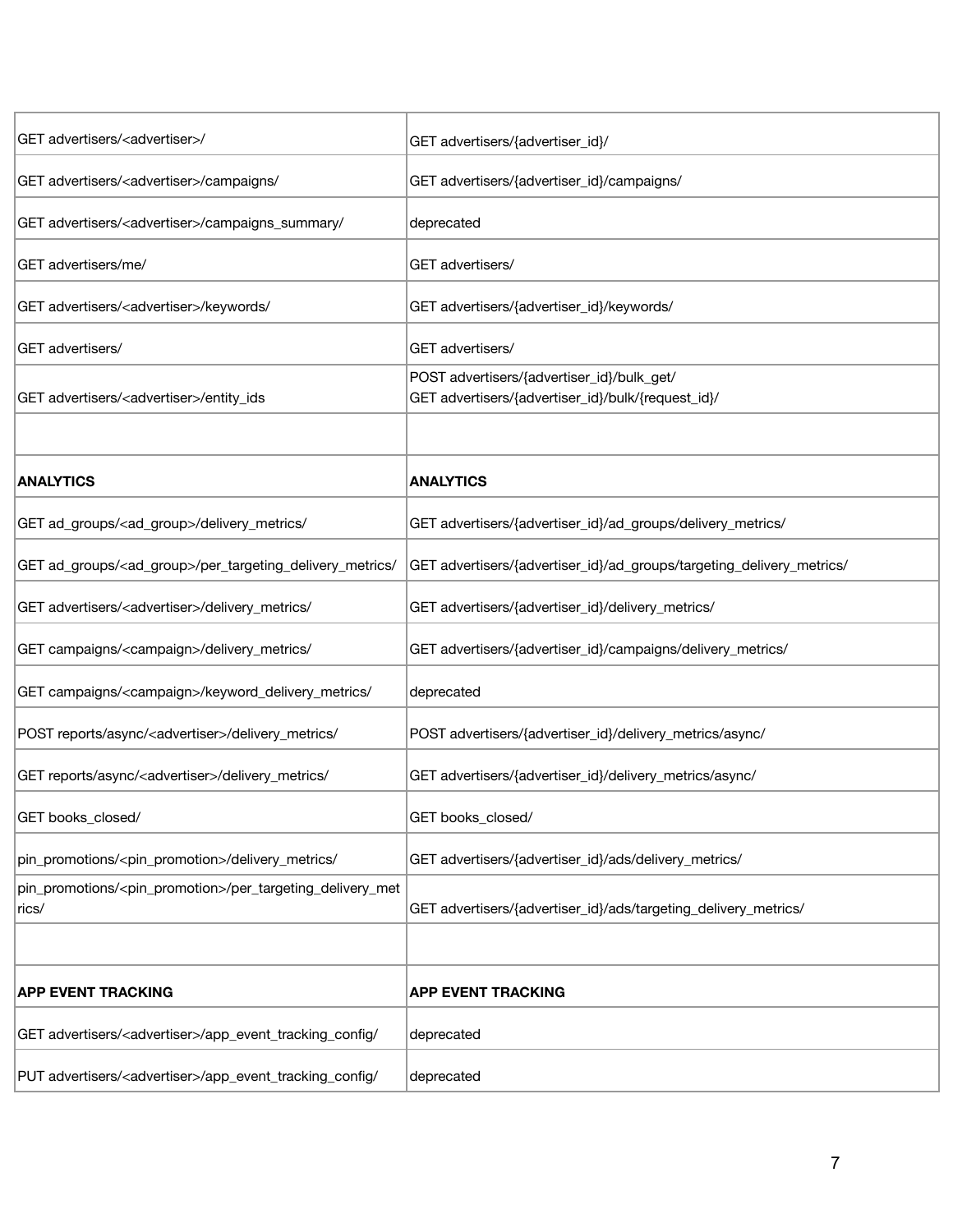| <b>AUDIENCES</b>                                                                                                                 | <b>AUDIENCES</b>                                                                |
|----------------------------------------------------------------------------------------------------------------------------------|---------------------------------------------------------------------------------|
| POST audiences/                                                                                                                  | POST advertisers/{advertiser_id}/audiences/                                     |
| PUT audiences/ <audience_id>/</audience_id>                                                                                      | PATCH advertisers/{advertiser_id}/audiences/                                    |
| PUT audiences/remove/ <audience_id>/</audience_id>                                                                               | PATCH advertisers/{advertiser_id}/audiences/                                    |
| GET audiences/ <audience_id>/</audience_id>                                                                                      | GET advertisers/{advertiser_id}/audiences/{audience_id}/                        |
| GET advertisers/ <advertiser>/audiences/</advertiser>                                                                            | GET advertisers/{advertiser_id}/audiences/                                      |
|                                                                                                                                  |                                                                                 |
| <b>AUDIENCE INSIGHTS</b>                                                                                                         | <b>AUDIENCE INSIGHTS</b>                                                        |
| GET advertisers/ <advertiser>/insights/audiences/</advertiser>                                                                   | GET advertisers/{advertiser_id}/insights/audiences/                             |
| <b>GET</b><br>advertisers/ <advertiser>/insights/audience/<scope>/<type>/<br/><category>/</category></type></scope></advertiser> | GET advertisers/{advertiser_id}/insights/audience/{scope}/{type}/{category_id}/ |
| <b>GET</b><br>advertisers/ <advertiser>/insights/audiences/<scope>/<type></type></scope></advertiser>                            | GET advertisers/{advertiser_id}/insights/audience/{scope}/{type}/               |
|                                                                                                                                  |                                                                                 |
| <b>BILLING</b>                                                                                                                   | <b>BILLING</b>                                                                  |
| bill_receipt/ <bill>/</bill>                                                                                                     | Coming soon                                                                     |
| billing_data/                                                                                                                    | Coming soon                                                                     |
| partners/advertiser/ <advertiser>/marketing_offer/<offer_code<br>&gt;/redeem/</offer_code<br></advertiser>                       | Coming soon                                                                     |
| <b>Billing - ORDER LINES</b>                                                                                                     | <b>ORDER LINES</b>                                                              |
| GET order_lines/ <order_line>/</order_line>                                                                                      | Coming soon                                                                     |
| GET advertisers/ <advertiser>/order_lines/</advertiser>                                                                          | Coming soon                                                                     |
|                                                                                                                                  |                                                                                 |
| <b>BOARDS</b>                                                                                                                    | <b>BOARDS</b>                                                                   |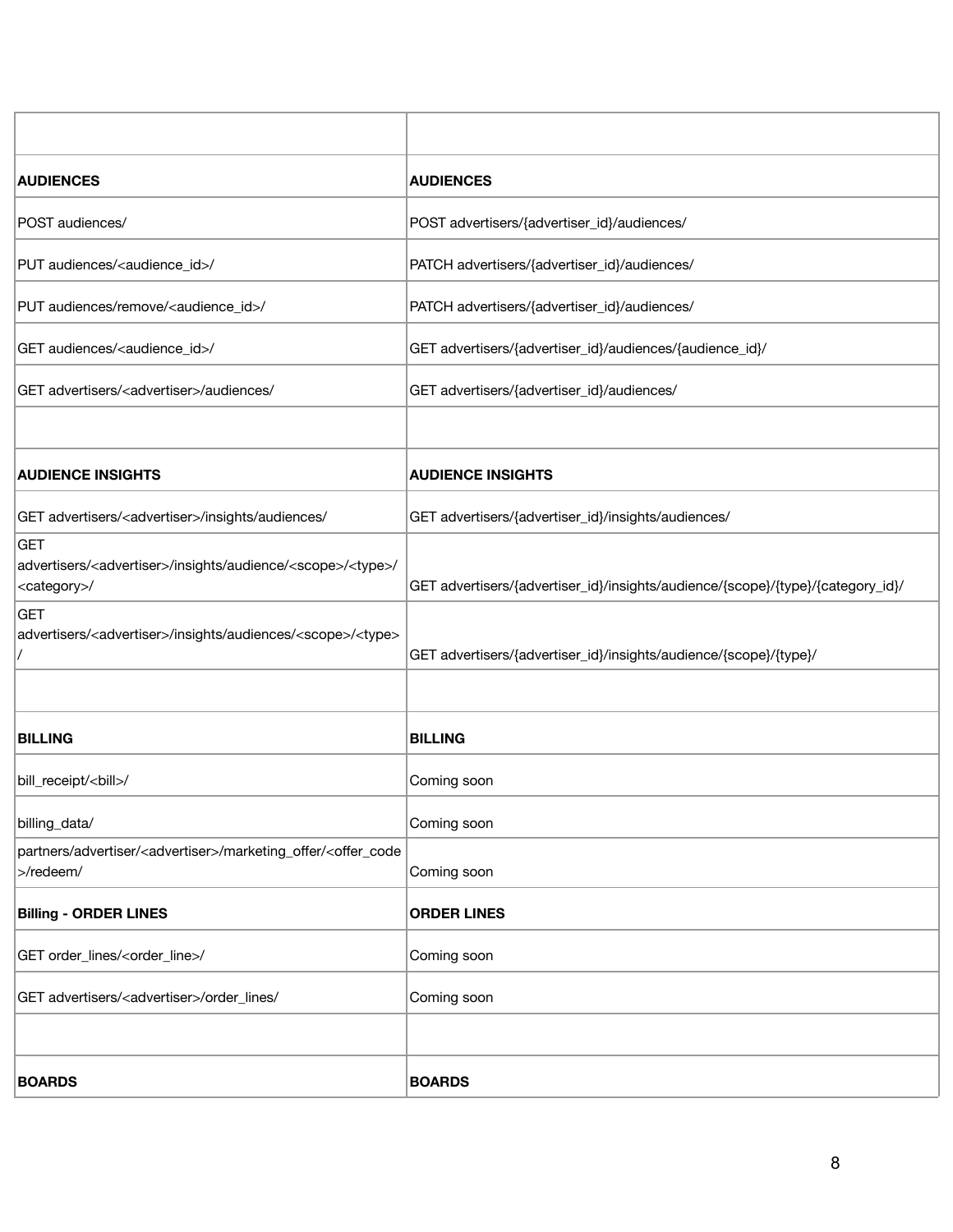| POST advertisers/ <advertiser>/boards/</advertiser>      | deprecated                                               |
|----------------------------------------------------------|----------------------------------------------------------|
| DELETE boards/ <board_spec:board>/</board_spec:board>    | deprecated                                               |
| PUT boards/ <board_spec:board>/</board_spec:board>       | deprecated                                               |
| GET advertisers/ <advertiser>/boards/</advertiser>       | GET /advertisers/{advertiser_id}/boards/                 |
| GET boards/ <board>/pins/</board>                        | deprecated                                               |
| PUT boards/ <board_spec:board>/cover/</board_spec:board> | deprecated                                               |
|                                                          |                                                          |
| <b>CAMPAIGNS</b>                                         | <b>CAMPAIGNS</b>                                         |
| GET campaigns/ <campaign>/keywords/</campaign>           | GET advertisers/{advertiser_id}/keywords/                |
| GET campaigns/ <campaign>/pin_promotions/</campaign>     | GET advertisers/{advertiser_id}/campaigns/               |
| GET campaigns/ <campaign>/ad_groups/</campaign>          | GET advertisers/{advertiser_id}/campaigns/               |
| GET campaigns/                                           | GET advertisers/{advertiser_id}/campaigns/               |
| GET campaigns/ <campaign>/</campaign>                    | GET advertisers/{advertiser_id}/campaigns/{campaign_id}/ |
| POST campaigns/                                          | POST advertisers/{advertiser_id}/campaigns/              |
| POST batch_campaigns/                                    | POST advertisers/{advertiser_id}/campaigns/              |
| PUT campaigns/ <campaign>/</campaign>                    | PATCH advertisers/{advertiser_id}/campaigns/             |
| PUT batch_campaigns/                                     | PATCH advertisers/{advertiser_id}/campaigns/             |
|                                                          |                                                          |
| GET campaigns/ <campaign>/product_filters/</campaign>    | deprecated                                               |
| PUT campaigns/ <campaign>/product_filters/</campaign>    | deprecated                                               |
|                                                          |                                                          |
| <b>CONVERSION TAGS</b>                                   | <b>CONVERSION TAGS</b>                                   |
| POST tags/                                               | POST advertisers/{advertiser_id}/conversion_tags/        |
| DELETE tags/ <tag>/</tag>                                | PATCH advertisers/{advertiser_id}/conversion_tags/       |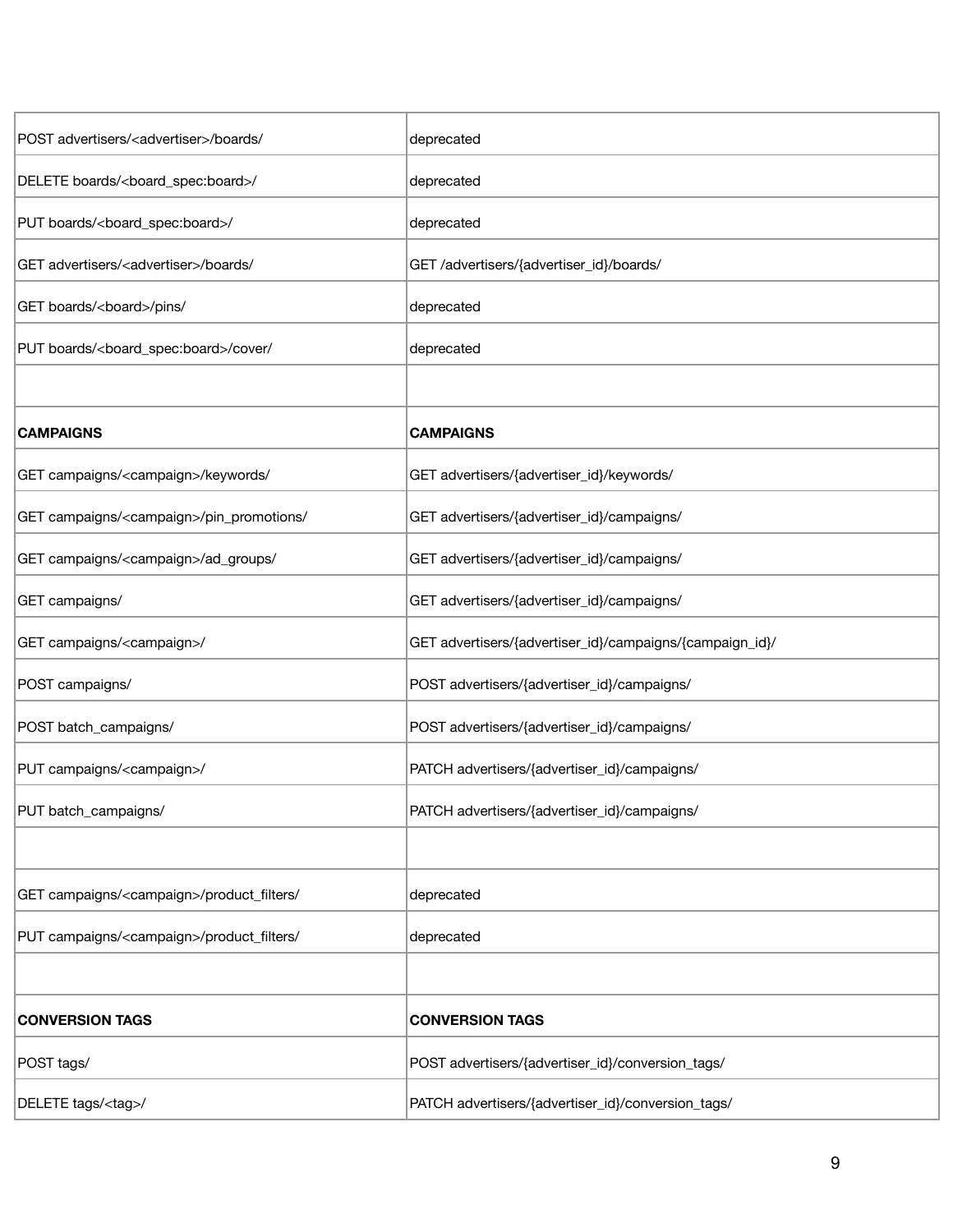| PUT tags/ <tag>/configs/</tag>                                                   | PATCH advertisers/{advertiser_id}/conversion_tags/                  |
|----------------------------------------------------------------------------------|---------------------------------------------------------------------|
| PUT tags/ <tag>/</tag>                                                           | PATCH advertisers/{advertiser_id}/conversion_tags/                  |
| GET advertisers/ <advertiser>/tags/</advertiser>                                 | GET advertisers/{advertiser_id}/conversion_tags/                    |
| GET tags/ <tag>/configs/</tag>                                                   | GET advertisers/{advertiser_id}/conversion_tags/{conversion_tag_id} |
| GET tags/ <tag>/</tag>                                                           | GET advertisers/{advertiser_id}/conversion_tags/{conversion_tag_id} |
| GET advertisers/ <advertiser>/conversion_tags/</advertiser>                      | GET advertisers/{advertiser_id}/conversion_tags/                    |
| GET<br>advertisers/ <advertiser>/ocpm_eligible_conversion_tags/</advertiser>     | GET advertisers/{advertiser_id}/conversion_tags/ocpm_eligible/      |
| GET advertisers/ <advertiser>/page_visit_conversion_tags/</advertiser>           | GET advertisers/{advertiser_id}/conversion_tags/page_visit/         |
|                                                                                  |                                                                     |
| <b>CUSTOMER LISTS</b>                                                            | <b>CUSTOMER LISTS</b>                                               |
| POST customer_lists/                                                             | POST advertisers/{advertiser_id}/customer_lists/                    |
| PUT customer_lists/add/                                                          | PATCH advertisers/{advertiser_id}/customer_lists/                   |
| PUT customer_lists/remove/                                                       | PATCH advertisers/{advertiser_id}/customer_lists/                   |
| GET customer_lists/ <customer_list>/</customer_list>                             | GET advertisers/{advertiser_id}/customer_lists/{customer_list_id}/  |
| GET advertisers/ <advertiser>/customer_lists/</advertiser>                       | GET advertisers/{advertiser_id}/customer_lists/                     |
| POST custom_audiences/                                                           | POST advertisers/{advertiser_id}/audiences/custom/                  |
|                                                                                  |                                                                     |
| <b>Entities</b>                                                                  | <b>Entities</b>                                                     |
| POST advertisers/ <advertiser>/entities/batch/</advertiser>                      | POST advertisers/{advertiser_id}/bulk_get/                          |
| GET advertisers/ <advertiser>/entities/batch/<batch_id>/</batch_id></advertiser> | GET advertisers/{advertiser_id}/bulk/{request_id}/                  |
|                                                                                  |                                                                     |
| <b>IMAGES</b>                                                                    | <b>IMAGES</b>                                                       |
| POST images/                                                                     | deprecated                                                          |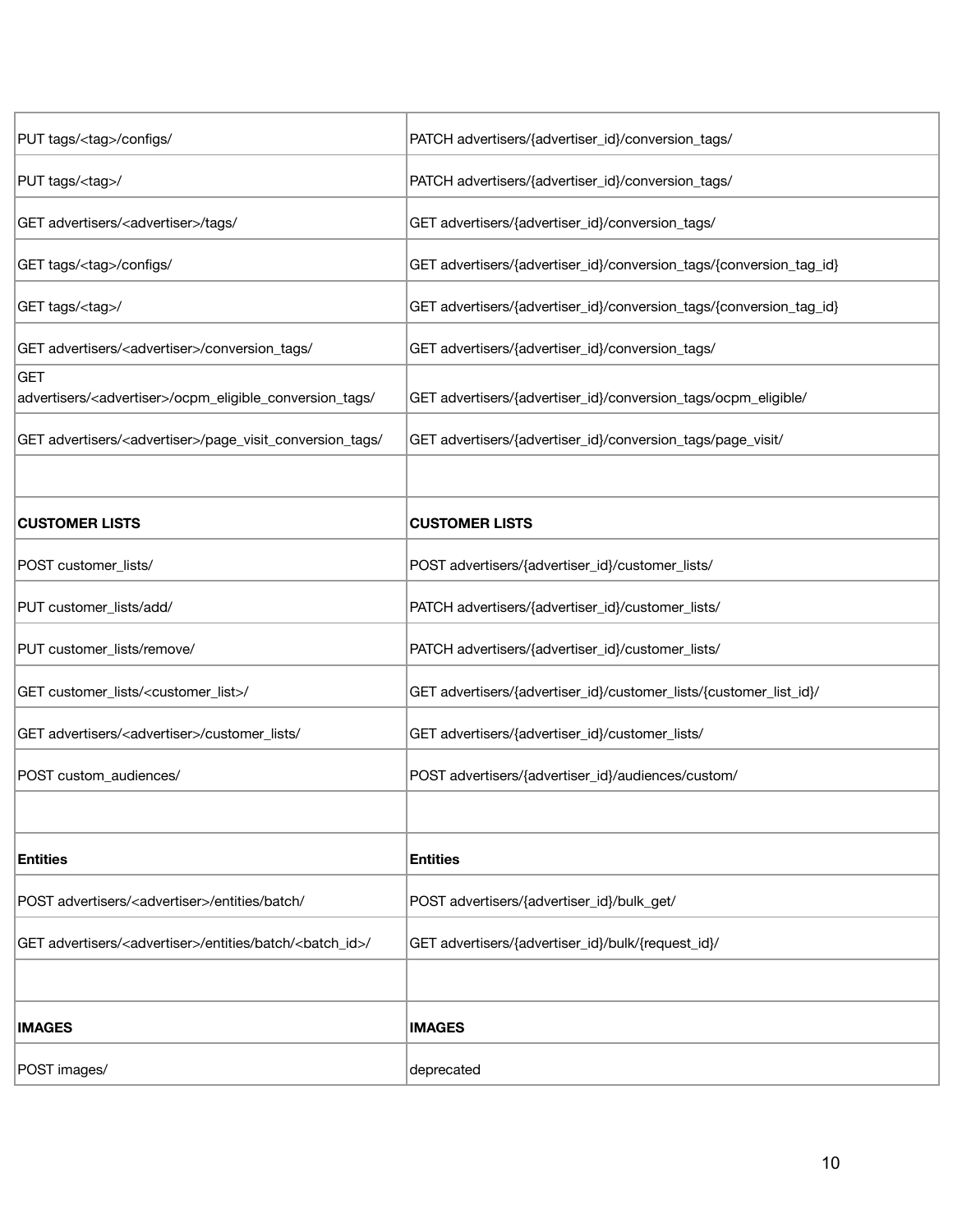| PUT images/                                              | deprecated                                         |
|----------------------------------------------------------|----------------------------------------------------|
| GET images/job_status/                                   | deprecated                                         |
| PUT pincarousel/images/upload/                           | deprecated                                         |
|                                                          |                                                    |
| <b>KEYWORDS</b>                                          | <b>KEYWORDS</b>                                    |
| POST keywords/                                           | POST /advertisers/{advertiser_id}/keywords/        |
| DELETE keywords/                                         | PATCH /advertisers/{advertiser_id}/keywords/       |
| PUT keywords/                                            | PATCH /advertisers/{advertiser_id}/keywords/       |
| GET keywords/metrics/                                    | GET /advertisers/{advertiser_id}/keywords/metrics/ |
| GET keywords/related/                                    | GET /advertisers/{advertiser_id}/keywords/related/ |
|                                                          |                                                    |
| <b>ADVERTISER PINS</b>                                   | <b>ADVERTISER PINS</b>                             |
| POST boards/ <board_spec:board>/pins/</board_spec:board> | deprecated                                         |
| DELETE pins/ <pin_spec:pin>/</pin_spec:pin>              | deprecated                                         |
| PUT pins/ <pin_spec:pin>/</pin_spec:pin>                 | deprecated                                         |
| GET advertisers/ <advertiser>/pins/</advertiser>         | GET advertisers/{advertiser_id}/pins/              |
| GET pins/ <pin_spec:pin>/</pin_spec:pin>                 | deprecated                                         |
| GET advertisers/ <advertiser>/pins/search/</advertiser>  | deprecated                                         |
|                                                          |                                                    |
| <b>PIN PROMOTIONS</b>                                    | <b>ADS</b>                                         |
| POST pin_promotions/                                     | POST advertisers/{advertiser_id}/ads/              |
| POST batch_pin_promotions/                               | POST advertisers/{advertiser_id}/ads/              |
| PUT pin_promotions/ <pin_promotion>/</pin_promotion>     | PATCH advertisers/{advertiser_id}/ads/             |
| PUT batch_pin_promotions/                                | PATCH advertisers/{advertiser_id}/ads/             |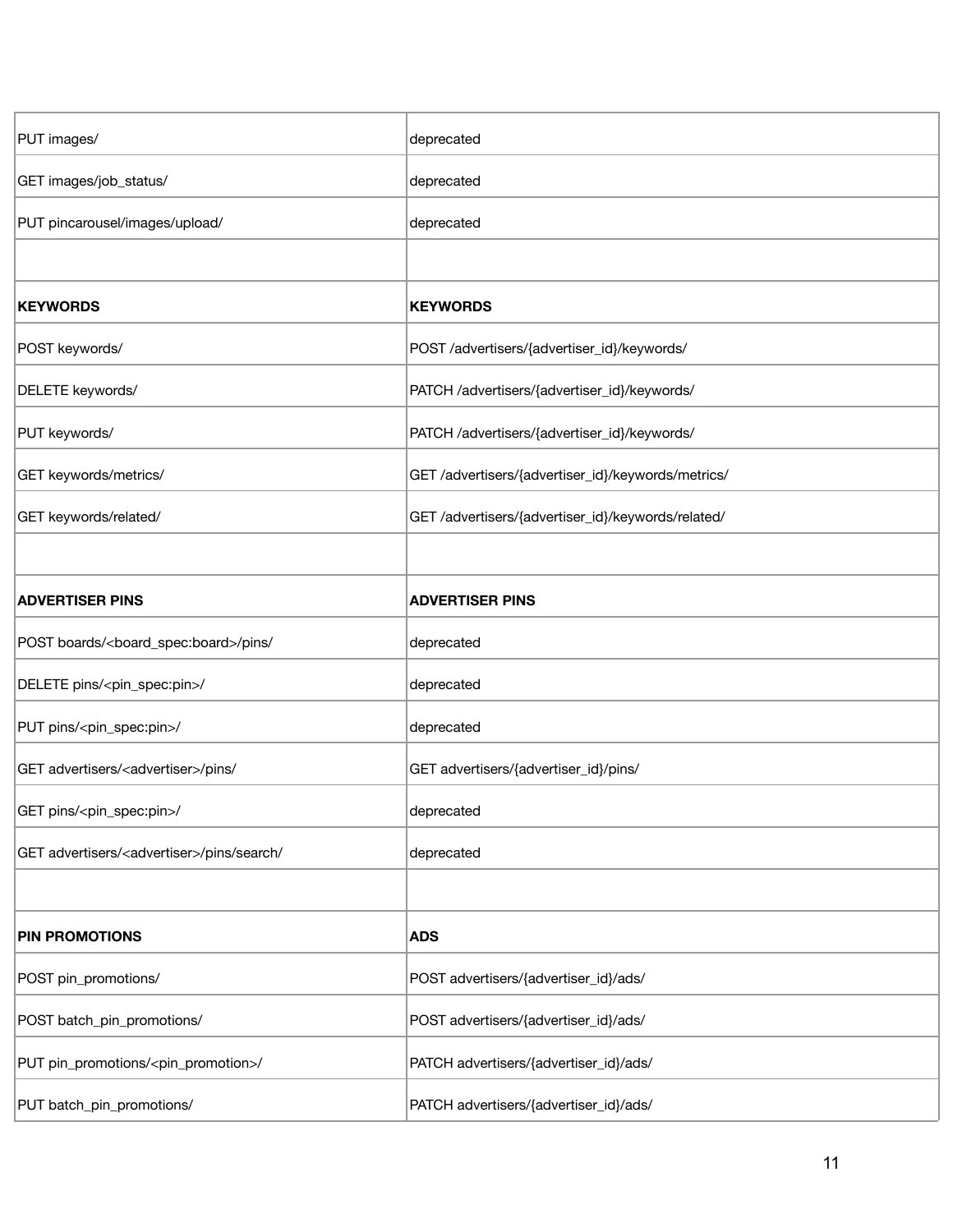| GET pin_promotions/ <pin_promotion>/</pin_promotion>          | GET advertisers/{advertiser_id}/ads/{ad_id}                                                                |
|---------------------------------------------------------------|------------------------------------------------------------------------------------------------------------|
| GET pin_promotions/                                           | GET advertisers/{advertiser_id}/ads/                                                                       |
|                                                               |                                                                                                            |
| GET pin_promotions/bid_floor/                                 | GET advertisers/{advertiser_id}/bid_floor/                                                                 |
| GET pin_promotions/bid_guidance/                              | deprecated                                                                                                 |
|                                                               |                                                                                                            |
| <b>PREVIEWS</b>                                               | <b>PREVIEWS</b>                                                                                            |
| POST ad_previews/                                             | POST advertisers/{advertiser_id}/ad_previews/image/                                                        |
| POST ad_previews/ <pin_spec:pin>/</pin_spec:pin>              | POST advertisers/{advertiser_id}/ad_previews/{pin_id}                                                      |
| POST previews/                                                | deprecated                                                                                                 |
| GET previews/pin/ <pin_spec:pin>/</pin_spec:pin>              | deprecated                                                                                                 |
| GET previews/ <key>/</key>                                    | deprecated                                                                                                 |
|                                                               |                                                                                                            |
| <b>PRODUCT GROUPS</b>                                         | <b>PRODUCT GROUPS</b>                                                                                      |
| GET product_groups/catalogs/                                  | GET advertisers/{advertiser_id}/product_groups/catalogs/                                                   |
| GET product_groups/ <product_group>/</product_group>          | <b>GET</b><br>advertisers/{advertiser_id}/promoted_product_groups/{promoted_catalog_product_<br>group_id}/ |
| GET promoted_product_groups/ <product_group>/</product_group> | <b>GET</b><br>advertisers/{advertiser_id}/promoted_product_groups/{promoted_catalog_product_<br>group_id}/ |
| GET promoted_product_groups/                                  | Coming soon                                                                                                |
| PUT product_groups/                                           | deprecated                                                                                                 |
| PUT promoted_product_groups/                                  |                                                                                                            |
|                                                               | Coming soon                                                                                                |
| GET product_feeds/default/status/                             | GET advertisers/{advertiser_id}/catalogs/status/                                                           |
|                                                               |                                                                                                            |
| <b>RESOURCES</b>                                              | <b>RESOURCES</b>                                                                                           |